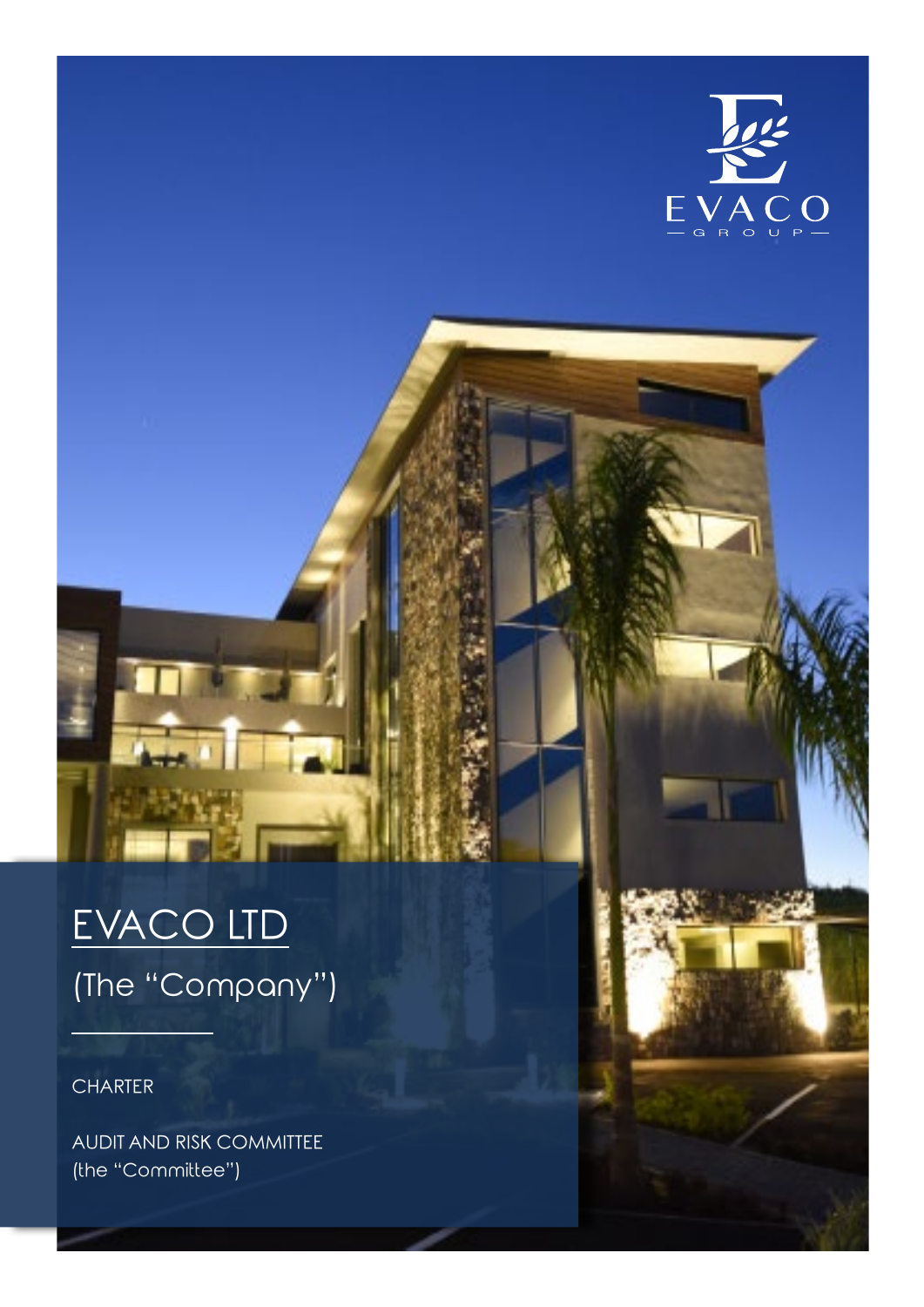## 1. AUTHORITY AND RESPONSIBILITIES

- 1.1 The basic responsibility of the members of the Audit & Risk Committee is to exercise their business judgement to act in what they reasonably believe to be in the best interests of the company, its stakeholders and its shareholder(s). In discharging that obligation, members should be entitled to rely on the honesty and integrity of the company senior executives and its outside advisers and auditors, to the fullest extent permitted by law.
- 1.2 The Committee should carry out its duties for Evaco Ltd as well as all the wholly owned subsidiaries' undertakings and the group as a whole, as considered appropriate.
- 1.3 The board authorises the Audit & Risk Committee, within the scope of its responsibilities to:
	- 1.3.1 perform activities within the scope of this charter;
	- 1.3.2 investigate any activity it deems appropriate;
	- 1.3.3 appoint independent advisers and professionals (accountants, lawyers and so on) as it deems necessary to carry out its duties;
	- 1.3.4 instruct any Director, officer or employee of the company to attend any meetings and provide pertinent information as necessary and appropriate;
	- 1.3.5 have unrestricted access to members of management, employees and relevant information;
	- 1.3.6 establish procedures for dealing with the concern of employees regarding accounting, internal controls and auditing matters;
	- 1.3.7 establish procedures for the receipt and treatment of complaints received by the company regarding accounting controls and auditing matters;
	- 1.3.8 make recommendations to the board in relation to the appointment, termination and remuneration of internal and external auditors and evaluate the work of the latter;
	- 1.3.9 review the performance of the external & internal auditors and exercise final approval on the appointment or discharge of the auditors;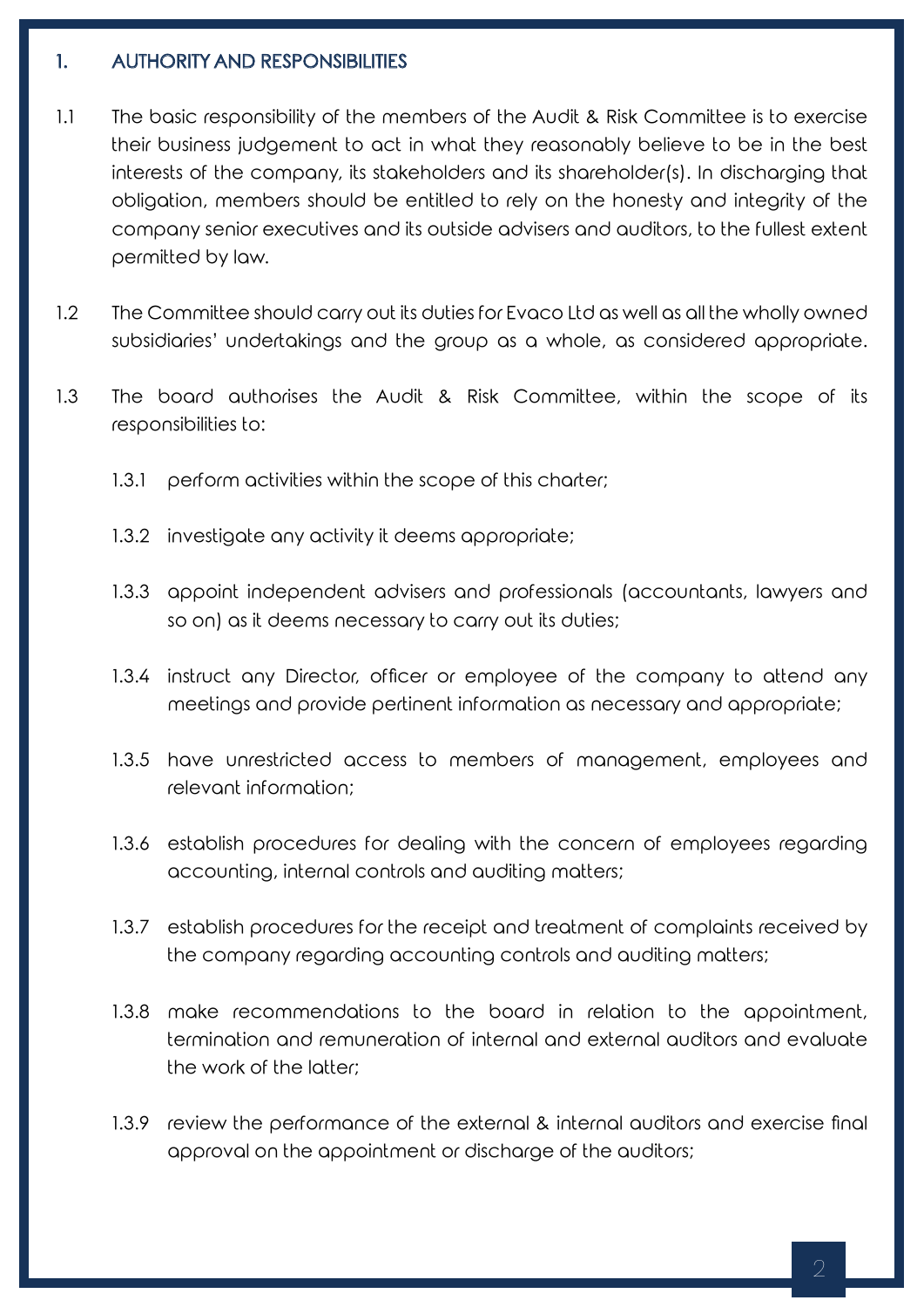- 1.3.10 pre-approve, subject to Board's ratification, all audit services fees and terms as well as review policies for the provision of non-audit services by the external auditors;
- 1.4 The internal audit manager, when appointed, shall report functionally to the Chairperson of the audit committee (and administratively to the Chief Executive Officer).
- 1.5 The audit committee will not perform any management functions or assume any management responsibilities.
- 1.6 Have the right to publish in the organisation's annual report, details of any issues that cannot be resolved between the committee and the Board.

# 2. COMPOSITION

## 2.1 Membership

- 2.1.1 The committee shall comprise of not less than three members of which at least two shall be independent directors.
- 2.1.2 Members of the committee shall be appointed by the Board, on the recommendation of the Corporate Governance (Nomination and Remuneration Committee) in consultation with the Chairperson of the Audit Committee.
- 2.1.3 All members shall be independent of management; the Chairperson of the Board, the CEO, the CFO and any Executive directors shall not be eligible to be appointed as Chairperson or member of the committee.
- 2.1.4 The Board shall have the power at any time to remove any members from the Committee and to fill any vacancies created by such removal.
- 2.1.5 Only members of the committee have the right to attend committee meetings. However, the external auditor and finance director will be invited to attend meetings of the committee on a regular basis and other non-members may be invited to attend all or part of any meeting as and when appropriate and necessary.
- 2.1.6 Appointments to the committee shall be for a period of two years, extendable.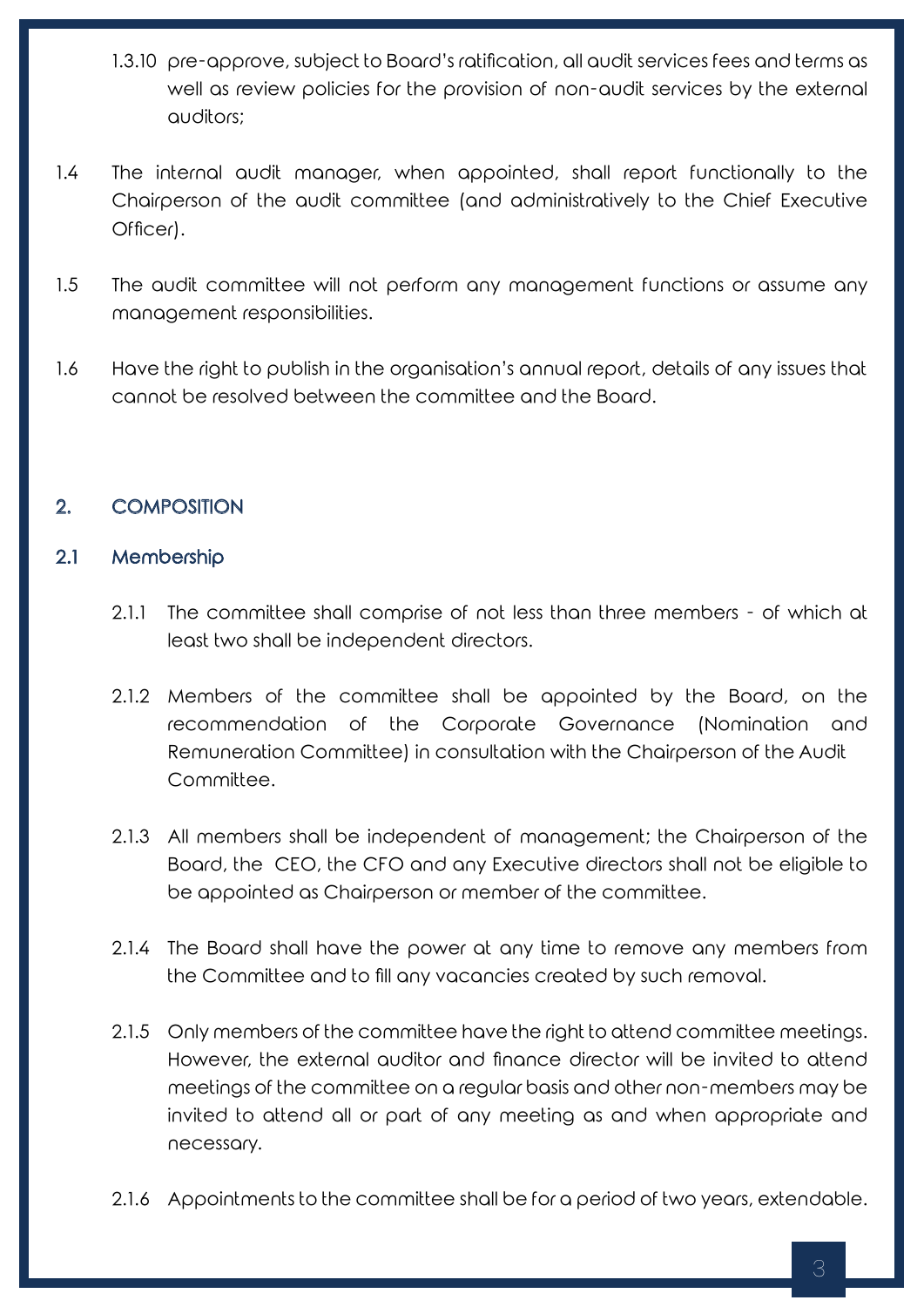2.1.7 An Alternate Director on the Board shall not automatically be appointed as Alternate Director on the Committee. The appointment of alternate to members of the Committee is not recommended and shall be subject to Board's approval.

## 2.2 Chairmanship

- 2.2.1 The Board shall appoint a Chairperson from the independent directors, members of the committee, and determine the period for which he/ she shall hold office.
- 2.2.2 The Board shall satisfy itself that the Chairperson of the committee and at as far as possible, one other member of the Audit Committee has recent and relevant financial experience ideally with a professional qualification from one of the professional accountancy bodies.
- 2.2.3 The Board shall have the power at any time to replace the Chairperson of the Committee.

## 3. SECRETARY

3.1 The Company Secretary, or his other nominee, shall act as the Secretary of the committee and will ensure that the committee receives information and papers in a timely manner to enable full and proper consideration to be given to issues.

#### 4. QUORUM

4.1 The quorum necessary for the transaction of business shall be at least two members, one of which must be an independent director.

#### 5. MEETINGS

- 5.1 The committee shall meet at least three times a year at appropriate intervals in the financial reporting and audit cycle and otherwise as required.
- 5.2 Outside of the formal meetings, the committee Chairperson will maintain a dialogue with key individuals involved in the Company's governance, including the Board Chairperson, the CEO, the finance director, the external audit partner and the internal audit (when the company appoints one).
- 5.3 The committee Chairperson, at his/her discretion, may invite other executives to attend and to be heard at meetings of the committee.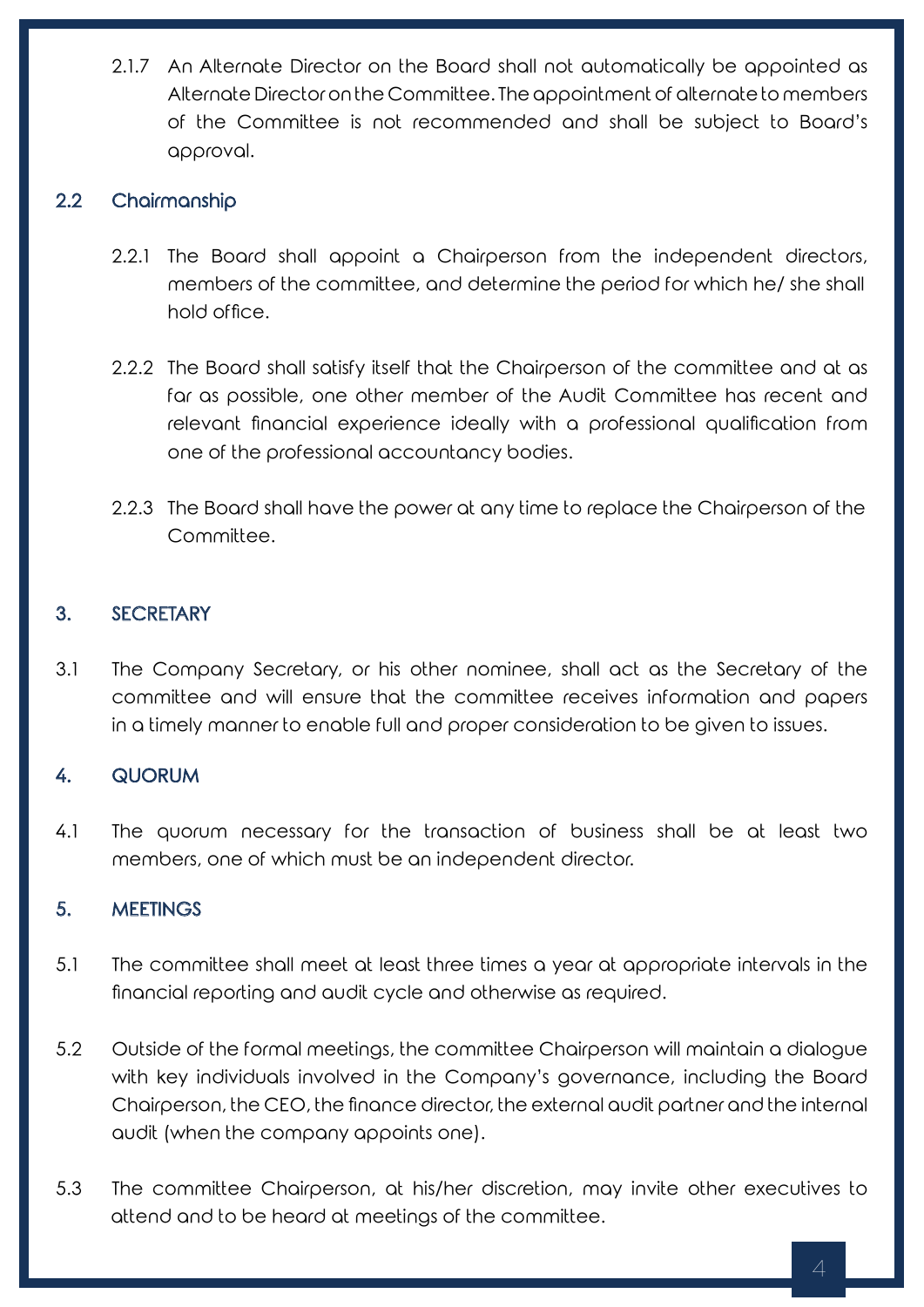## 6. NOTICE OF MEETINGS

- 6.1 Meetings of the committee shall be convened by the Secretary of the committee at the request of any of its members or at the request of the external or internal auditor if considered necessary.
- 6.2 Notice of each meeting confirming the venue, time and date together with an agenda of items to be discussed and supporting papers, shall be forwarded to each member of the committee, any other person required to attend, as far as possible not later than five working days before the date of the meeting.

## 7. MINUTES OF MEETINGS

- 7.1 The Secretary shall minute the proceedings and decisions of all meetings of the committee, including recording the names of those present and in attendance.
- 7.2 Draft minutes of committee meetings shall be reviewed with the Chairman and then circulated to all members of the committee.
- 7.3 Minutes of proceedings of meetings shall be signed by the Chairman and Secretary of the committee at which the minutes are approved and kept by the Secretary of the Company.
- 7.4 Once approved, minutes should be circulated to all other members of the Board unless considered inappropriate to do so in the opinion of the committee Chairperson who shall then inform the Secretary accordingly.

#### 8. ANNUAL MEETING

8.1 Shall the company have more than one Ordinary Shareholder, the committee Chairperson (or any committee member shall the Chairman be unable to attend), shall attend the Annual Meeting.

#### 9. REMUNERATION

- 9.1 The Chairperson and the members of the committee shall be paid such special remuneration in respect of their appointment as shall be fixed by the board.
- 9.2 The Chairperson of the committee shall, in addition to his remuneration as a member, receive a further sum as determined by the board;
- 9.3 Such remuneration in terms hereof shall be in addition to the annual fees payable to directors as applicable.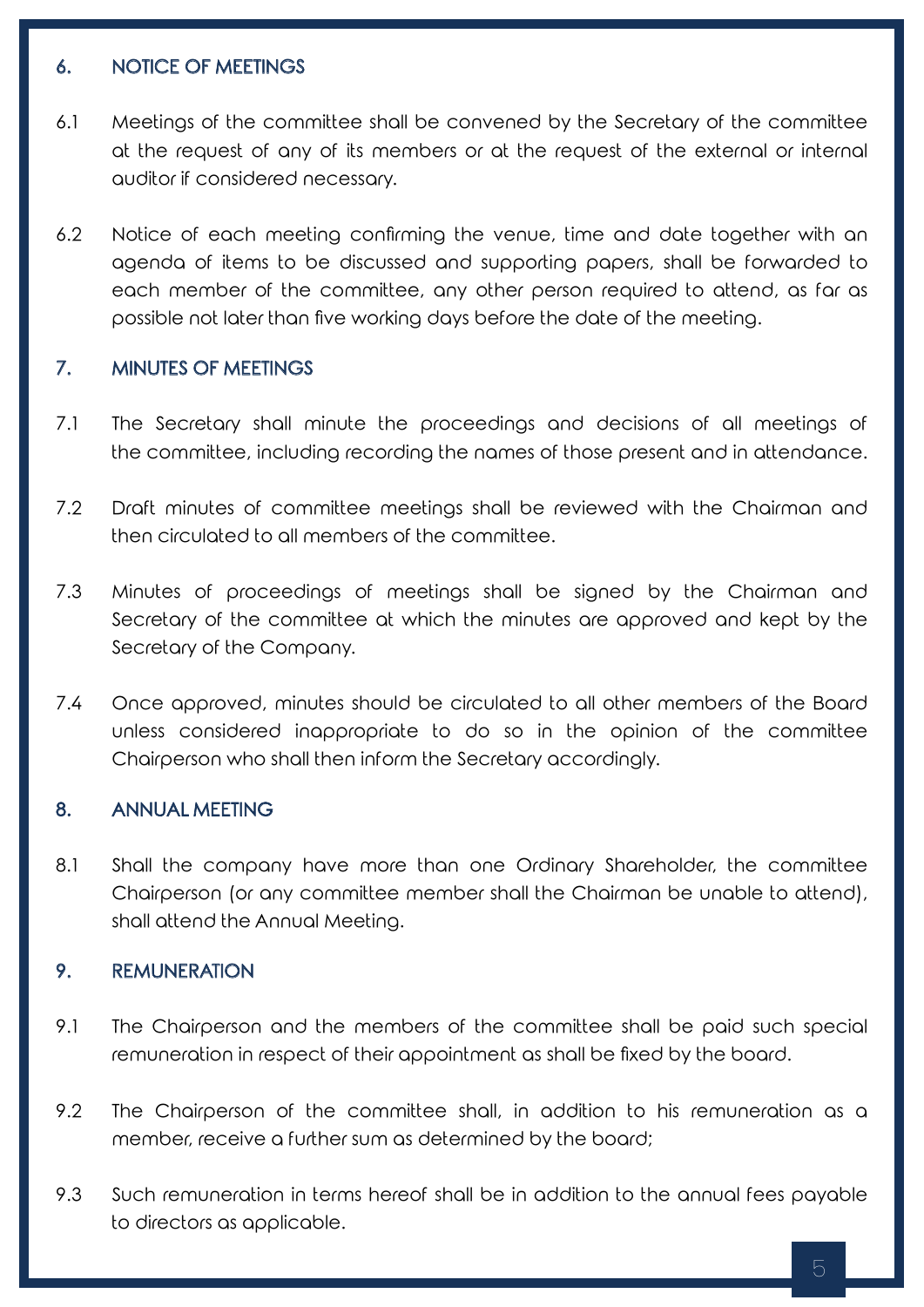#### 10.1 Financial reporting

Examine and review the quality and integrity of the interim financial statements, annual audited financial statements as well as preliminary announcements relating to the organization's financial performance prior to their release. Review and report to the Board on significant financial reporting issues and judgements which the financial statements contain having regard to matters communicated to the Committee by the External Auditor. Where requested by the Board, review the content of the annual report, and advise the Board on whether, taken as a whole, it is fair, balanced and understandable and provides the information necessary for shareholders and other stakeholders to assess the Company's performance, business model and strategy.

In particular, review and challenge where necessary:

- o The consistency of, and any changes to, significant accounting policies both on a year-on-year basis and across the Company/ group;
- o Compliance with accounting standards, local and international, compliance with stock exchange and legal requirements;
- o The methods used to account for significant or unusual transactions where different approaches are possible;
- o Significant adjustments resulting from the audit;
- o Whether the Company has followed appropriate accounting standards and made appropriate estimates and judgements taking into account the views of the external auditor;
- o The clarity and completeness of disclosure in the Company's financial reports and the context in which statements are made;
- o All material information presented with the financial statements, such as the business review and the corporate governance statements relating to the audit and to risk management;
- o The basis on which the organisation has been determined a going concern;
- o Capital adequacy and internal controls;

 Where the committee is not satisfied with any aspect of the proposed financial reporting by the Company, report its views to the Board; ensure compliance with the financial conditions of any loan covenants; and Review special documents (such as prospectuses).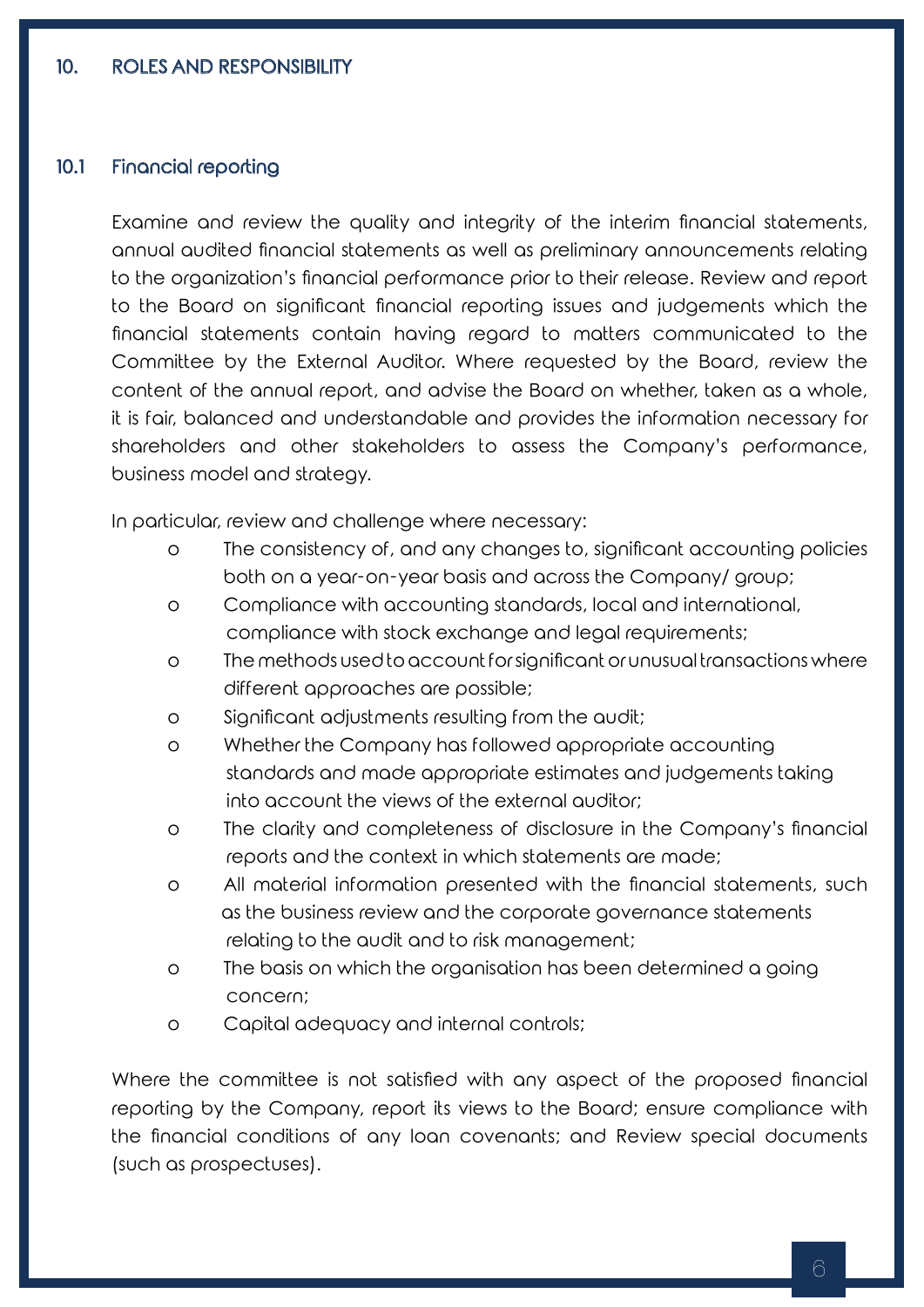#### 10.2 Internal Controls and Risk Management Systems

The committee shall:

 Keep under review the adequacy and effectiveness of the organisation's systems of internal control, including internal financial control and business risk management and maintaining effective internal control systems; and Review and approve the statements to be included in the annual report concerning internal controls and risk management.

# 11. ROLES AND RESPONSIBILITY IN RESPECT OF COMPLIANCE WITH LAWS AND REGULATIONS, WHISTLEBLOWING AND FRAUD

The committee shall:

Review the effectiveness of the system for monitoring compliance with laws and regulations and the results of management's investigation and follow-up (including disciplinary action) of any fraudulent acts or non-compliance.

Oversee the company's compliance with legal and regulatory provisions, its constitution any rules established by the board. Conduct and authorize investigations into any matters within the audit and risk committee's scope of responsibilities. Review the adequacy and security of the organization's arrangements for its employees and stakeholders to raise concerns, in confidence, about possible wrong doing in financial reporting or other matters. Review the Company's procedures for detecting fraud. Review the Company's systems and controls for the prevention of bribery. Review significant cases of employee conflicts of interest, misconduct or fraud, or any other unethical activity by employees or the organisation.

#### 12. INTERNAL AUDIT

The committee shall:

Approve the appointment or termination of appointment of the internal auditor; ensure the internal auditor has direct access to the committee Chairperson or Board Chairperson if required, and is accountable to the committee; Review the activities, resources and organisational structure of the internal audit function and ensure that there exist no unjustified restrictions or limitations to their work. Review and assess the annual internal audit work plan and ensure that it addresses key areas of risk and that there is appropriate coordination with the external auditor; Review the Internal Audit reports a on a periodic basis and review and monitor management's responsiveness to the internal auditor's findings and recommendations; Monitor and review the effectiveness of the Company's internal audit function, in the context of the Company's overall risk management system;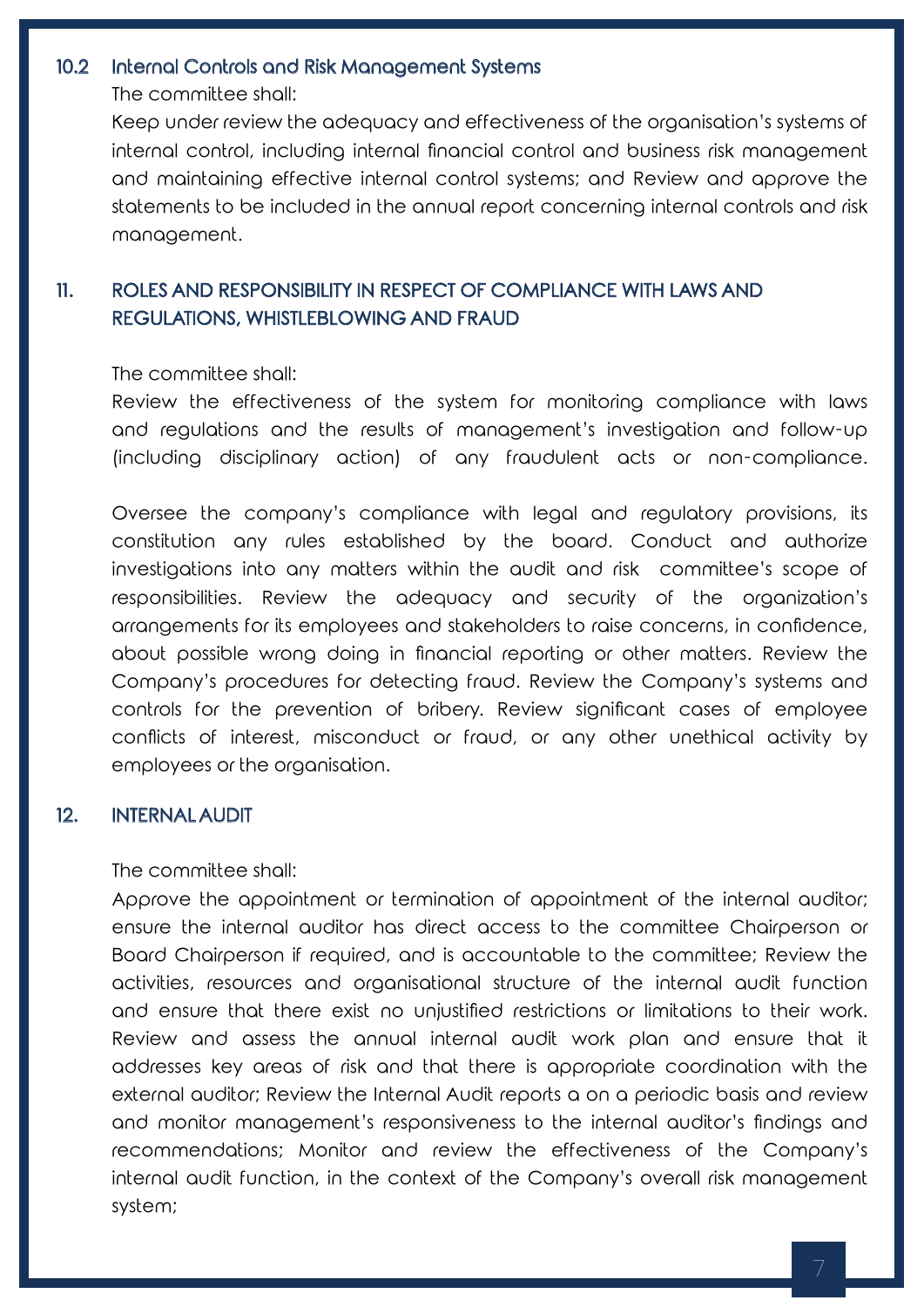## 13. EXTERNAL AUDIT

The committee shall:

Consider and make recommendations to the Board, to be put to shareholders for approval at the Annual Meeting, in relation to the appointment, re-appointment and removal of the Company's external auditor; Oversee the rotation of the lead audit partner responsible for reviewing the audit at least once every five years.

 Oversee the rotation of Audit firm once every seven years and ensure that the audit services contract is put out to tender to enable the committee to compare the quality and effectiveness of the services provided by the incumbent auditor with those of other audit firms; and in respect of such tender oversee the selection process and ensure that all tendering firms have such access as is necessary to information and individuals during the duration of the tendering process. If an auditor resigns, investigate the issues leading to this and decide whether any action is required.

Discuss and review the external auditors' proposed audit scope, planning and approach in the light of the company's circumstances and changes in regulatory and other requirements.

Oversee the relationship with the external auditor including (but not limited to):

- o Recommendations on their remuneration, including both fees for audit and non-audit services
- o Approval of their terms of engagement,including any engagement letter issued at the start of each audit and the scope of the audit;
- o Assessing annually the ethical conduct, independence and objectivity of the external auditors and any potential conflict of interest

Meet regularly with the external auditor and at least once a year Review the findings of the audit with the external auditor. This shall include but not be limited to the following:

- o A discussion of any major issues which arose during the audit;
- o Key accounting and audit judgements;
- o Levels of errors identified during the audit; and
- o The effectiveness of the audit process.

 Review any representation and/or management letter(s) released/requested by the external auditor as well as any response thereto.